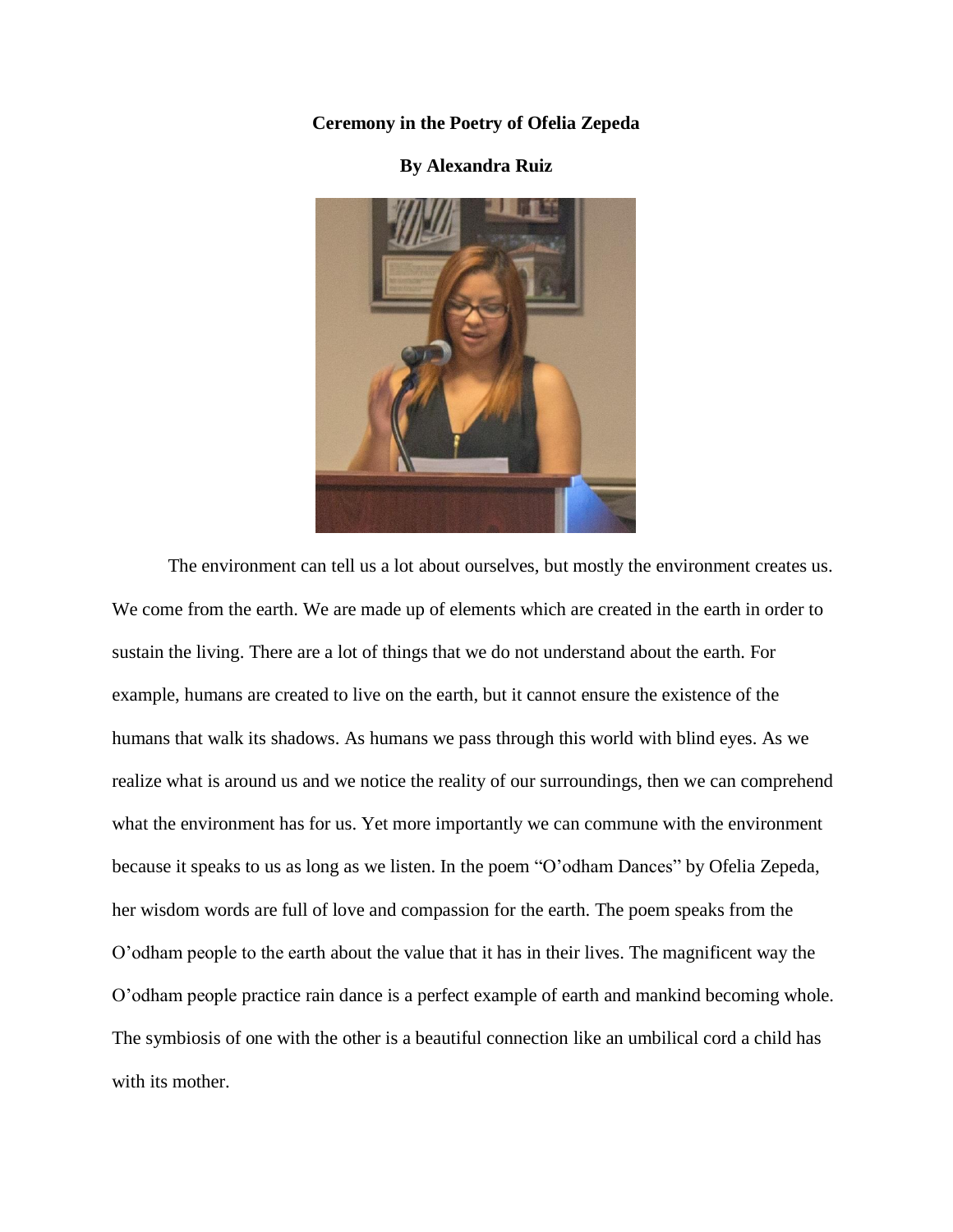Zepeda shows the O'odham purity, hope, and love for the environment. Ofelia Zepeda



starts her poem with Native American words, which I do not understand. I tried to look for them, yet came out empty-handed because of a lack of translation. For example, I tried looking for them in English to translate in order to understand the poem in deeper meaning. Except there are no specific places where I can go on the internet to type these words and a translation; unlike other languages such as Spanish, French, and German. This language is a beautiful language, yet we cannot

comprehend what it means if we cannot translate it. This is devastating in many ways because we cannot interpret what is being said. Secondly the language barrier is different, isolating O'odham culture. However, retaining the indigenous language in the poem can help resuscitate and preserve O'odham culture.

The mystery of this language adds to the beauty of the world--the beauty of a new world that some will not understand until they come across two colliding worlds making an effort to understand one another. The O'odham language signifies the presence of the O'odham people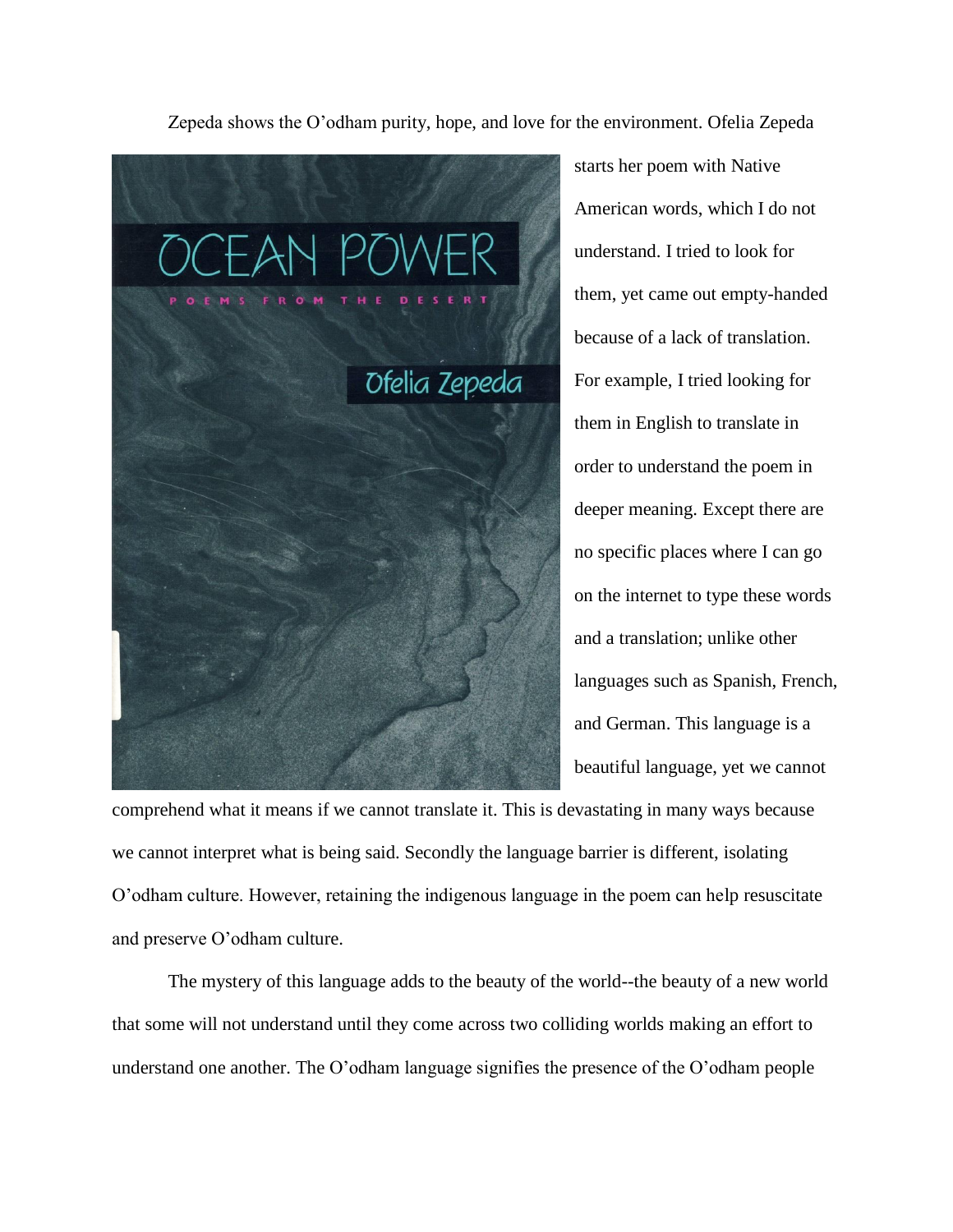and their ancestors. It gives us a path which guides the reader to feel deeply the song that is being sung through poetry. As you hear the song in the poem you can feel peace and ease as if the rhythm hits your bones to the core. It is beautiful since O'odham language is not universal yet your body understands the words that are spoken to the earth by its people.

Through the poem there are words describing how the earth is vital for her people and herself. As the O'odham people sing, they ask of the earth and its creations to be with them in that night: "Throughout the night. / a night too short for such important work / the people converge energies" (16-18). As you read the poem you can hear the ceremony in the depth of her words. Ceremony is a very important concept in Ofelia Zepeda's poetry. Ceremony in this instance is the connection between spirituality and the environment combining together in the moon light. This word has a very powerful meaning, as all the earth and the living things within it come together to participate in this ritual. This ritual is a way to show the appreciation that is held for the earth. The earth gives humans many valuable things. The people ritually come together and thank its work: "They call upon the night. / They call upon the stars in the darkness. / They call upon the hot breezes. / They call upon the heat coming off the earth" (20-22). At this point in the poem the people have power, purity, and love and have come together as a family to communicate with the environment spiritually. The words of Ofelia Zepeda are enlightening to the people that read them. As words they "converge energies" and they call upon these other living things and forces in nature. They seek a greater meaning within the words as if calling for a unity of equality to all. The following quoted lines bellow are example of what is being implored to the earth in the ceremony.

They implore all animals. The ones that fly in the sky. The ones that crawl upon the earth. The ones that walk.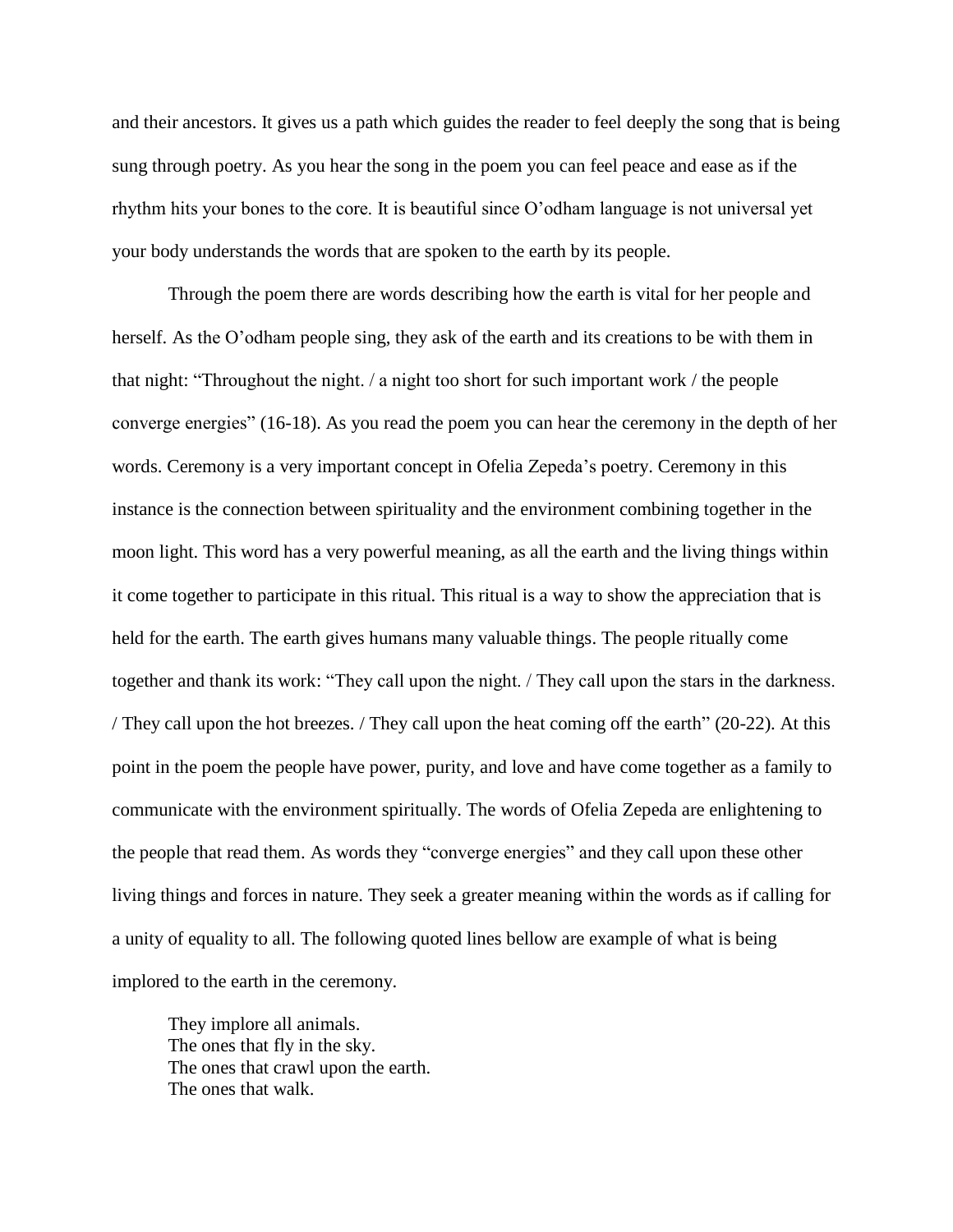The ones that swim in the water and The ones that move in between water, sky, and earth. They implore them to focus on the moisture. All are dependent. From the dark dryness of the desert, On that one night the call of the people is heard. It is heard by the oceans, winds, and clouds. All respond sympathetically. (24-36*)*

They are calling the rain and asking for help from the animals and the land. All the animals in

this earth contribute as equal individuals.

This part of the poem is emotional, rare, and pure with the hope of nature coming to the

aid of humanity. This shows how much Ofelia Zepeda communicates with the environment

through ceremony. Yet the ceremony is so enlightening, as it has a lot of meaning to others,

which is eye-opening in many ways. For example, the lines below explain how the O'odham

people wait for the ceremonial essence to occur:

With the dawn we face the sunrise. We face it with all our humility. We are mere beings. All we can do is extend our hands toward the first light. In our hands we capture the first light. We take it and cleanse ourselves. We touch our eyes with it. We touch our faces with it. We touch our hair with it. We touch our limbs. We rub our hands together; We want to keep this light with us. We are complete with this light. This is the way we begin and end things. (46-58)

This part of the poem is beyond beautiful. The ceremony shows how grateful they are. They acknowledge the earth's accomplishments. Its purity full of hope, faith, and love bring joy to whoever reads this song-poem. The poem also recognizes the circle of life in which we are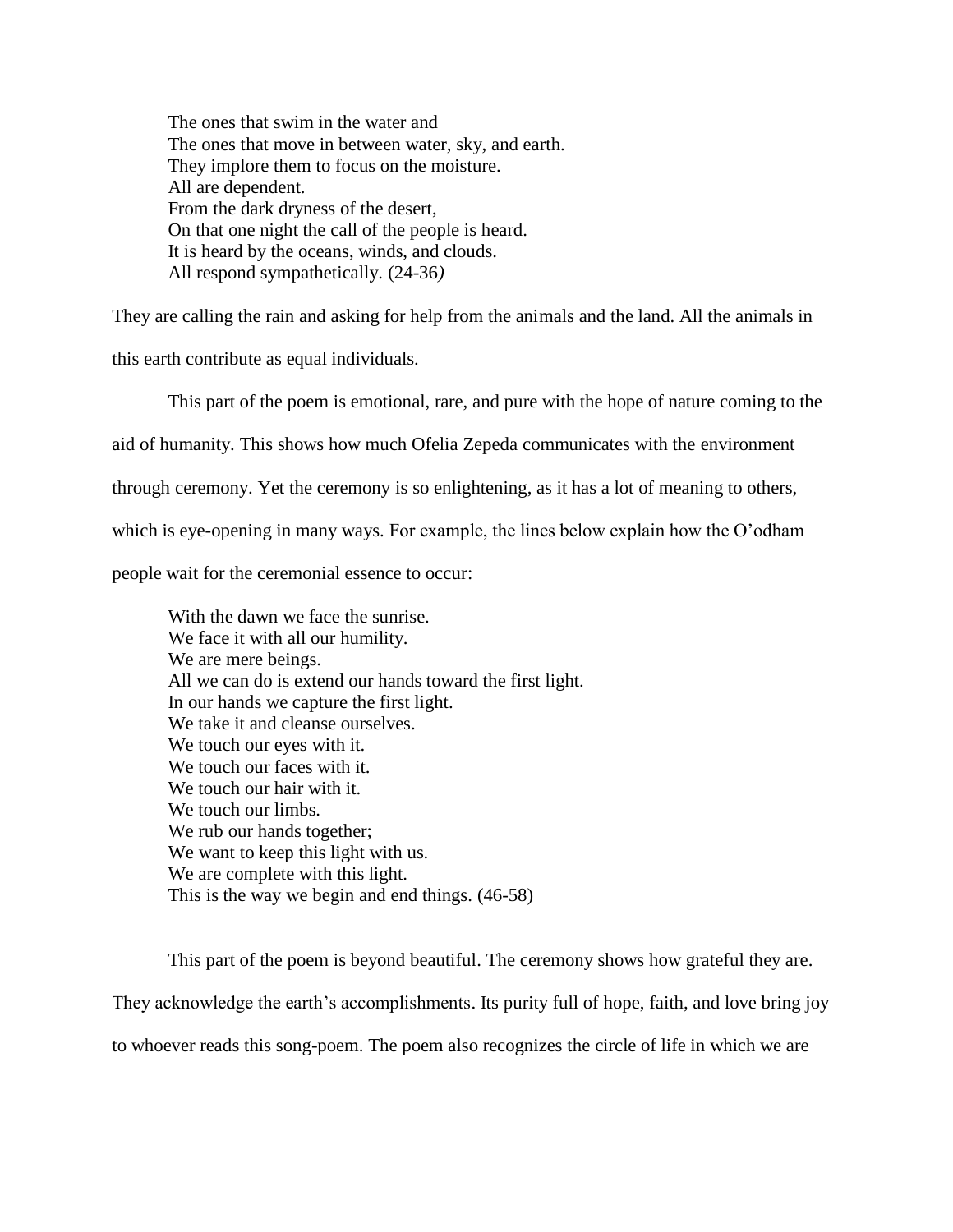reborn. It encompasses together both the end and the beginning of life, which function cyclically. Whatever does not fit in the environment poses the danger of extinction.

Therefore, in essence Ofelia Zepeda writes her poetry with a little bit of her soul. She includes O'odham language in her pieces. Many languages as beautiful as hers have perished with their civilizations. Yet hers is still alive in her poem "O'odham Dances." The poem represents her beliefs, her people, and her culture. Many children decedents are losing the culture and the essence of the beauty of the spirituality within their beliefs from their ancestors. The article "Plastic Shamans and Astroturf Sun Dances: New Age Commercialization of Native American Spiritually" states: "Mass quantities of products promoted as **'**Native American sacred objects' have been successfully sold by white entrepreneurs to a largely non-Indian market." (Aldred). New generations are letting the Native cultures slip, as they are molded into a new culture of money.

These new generations are called new-agers, those who gain profit through the mass production Native American objects. These products do not reveal what is meaningful to Native Americans. The people that gain all these profits are "mainly white entrepreneurs in non-Indian markets" (Aldred). The profits do not go to the creators or the believers of the objects such as the elders. Ofelia Zepeda has the mind and the heart of her culture within herself as well as the elders. She's trying to keep the essence of the culture untouched by the evil of the commercial system and preserve the O'odham culture.

Mainly new-agers believe in "healing, physic abilities and full human potential" (Aldred). They think by practicing different ceremonies they can obtain: "Goddess worship, pagan religion, extraterrestrial, channeling spirits." (Aldred). This has gone beyond what it should be in the culture. Every culture has its unique ceremonies. Ofelia Zepeda tries to keep the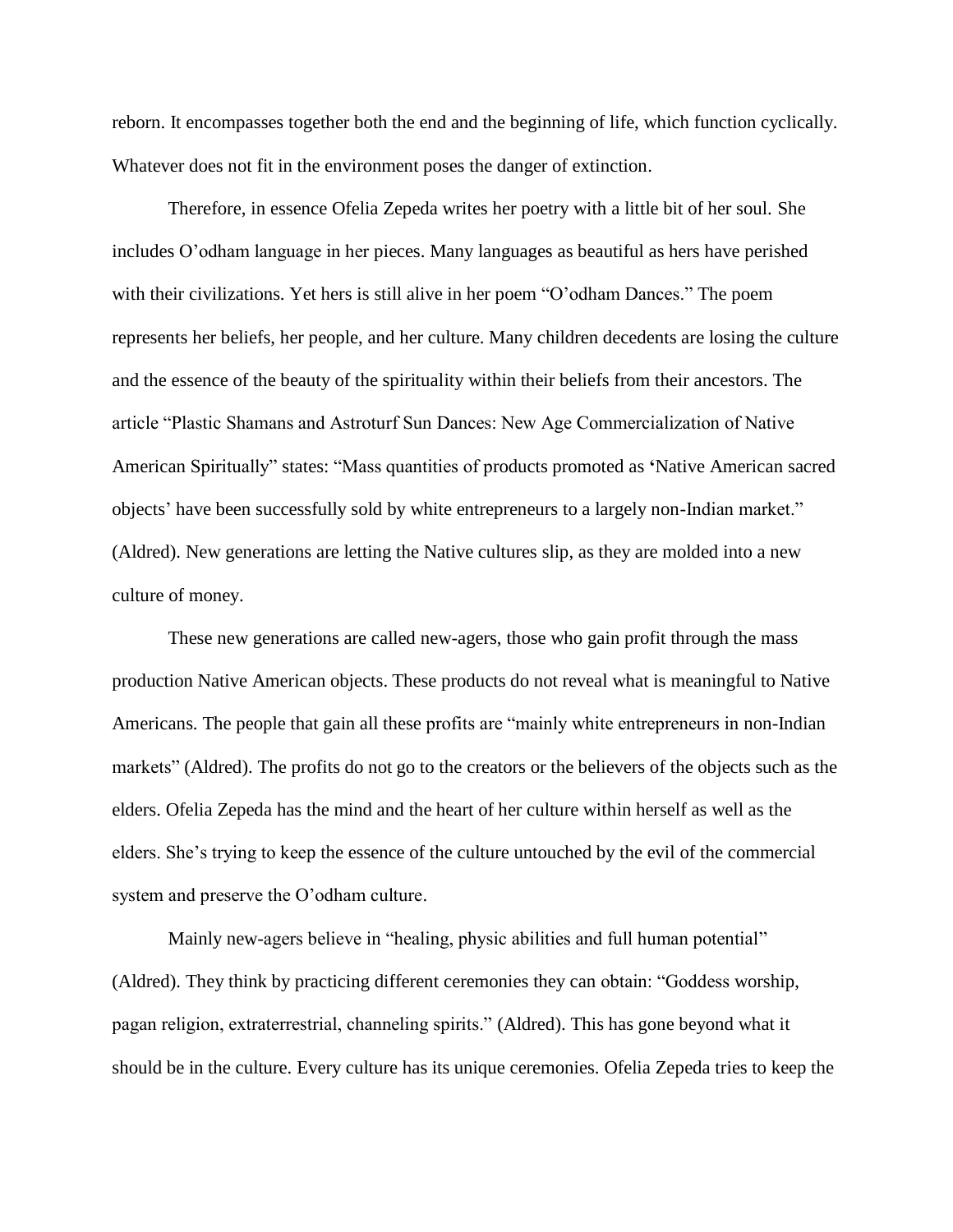word of their culture and their objects in a secret place. The poem contains hand-made objects, which are performed only through authentic ritual.

Several articles observe that language in Native poetry has been reduced to a "reminder" of past cultural traditions. This observation is made in *The Kenyon Review*, "The Condition of Native American Languages in the United States", and the "Reclaiming the Gift: Indigenous Youth Counter- Native Language Loss and Revitalization" and "Plastic Shamans and Astroturf Sun Dances: New Age Commercialization of Native American Spiritually". Children are forgetting their native language and turning their native language into another language such as English. "Even those languages with substantial number of children speakers are slipping away, as the residue of genocidal and lingicidal past and the modern influences of English media, technology, and schooling take their toll" (McCarty, et.al.). How authors like Zepeda are working to keep the heritage language is inspiring.

The cultural tragedy of language death is discussed by Zepeda herself. "The loss of hundreds of languages that have already passed into history is an intellectual catastrophe in every way comparable in magnitude to the ecological catastrophe we face today as the earth's tropical forest are swift by fire" (Zepeda, Ofelia and Hill, Jane). To compare a tropical forest that is vanishing from fire to the words of a people's language is astonishing. Yet the O'odham language still has an opportunity to survive through such as writing in poetry such as Zepeda's.

After trying to explain and coming with various scenarios Angelica Lawson said exactly what I think of Ofelia Zepeda poem in "O'odham Dances": O'odham ethnicity is "grounded in the importance of ritual and ceremony" (Lawson 180). Ofelia Zepeda fights for her language by combing two languages together to show the language of her people. The two worlds collide and become one. Lawson writes: "Zepeda's inclusion of these translations and of these untranslated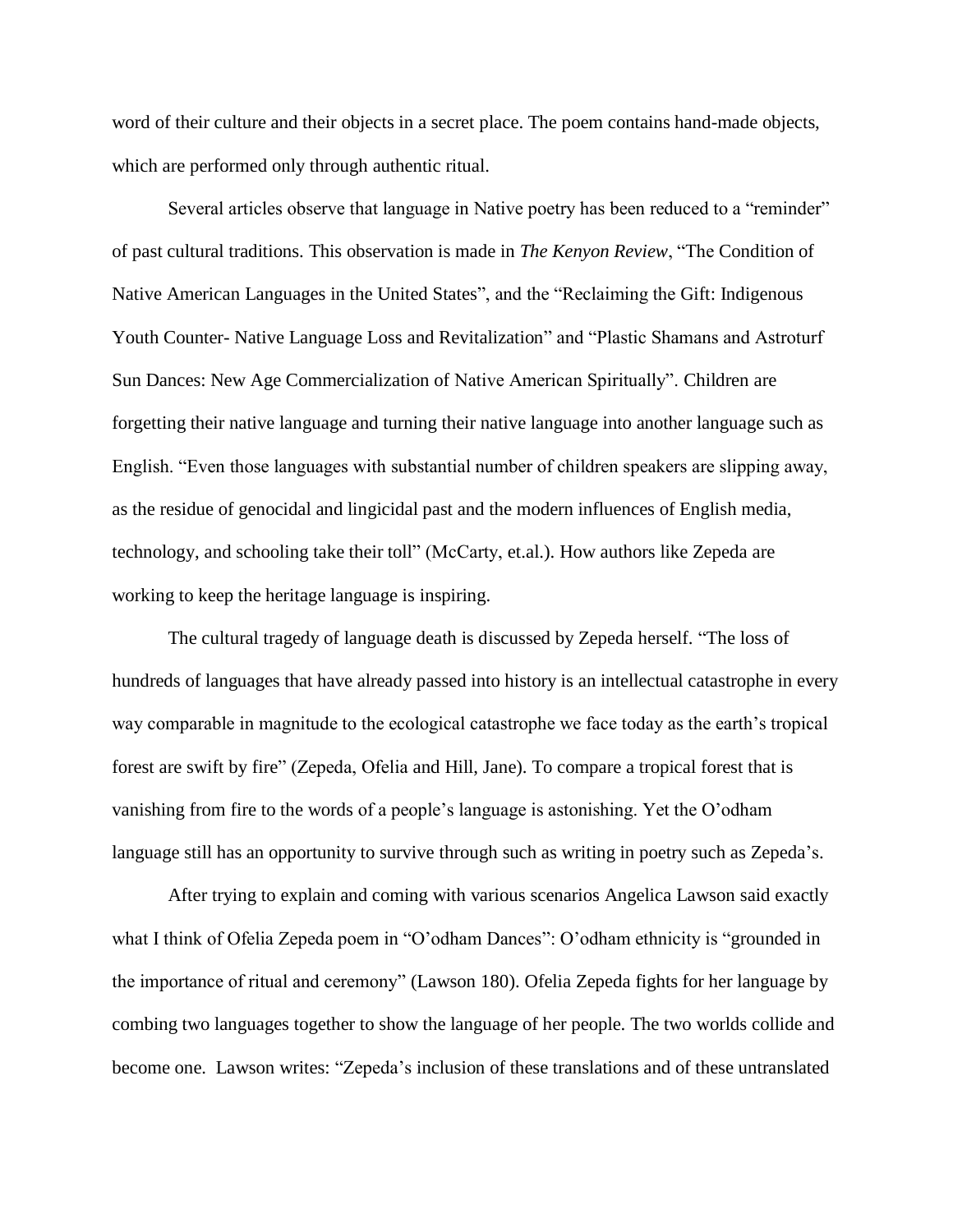poems is the political statement regarding the legitimacy and vitally of the O'odham language- a statement that speaks to the resilience of the language and resistance to Native language eradication" (Lawson 181).